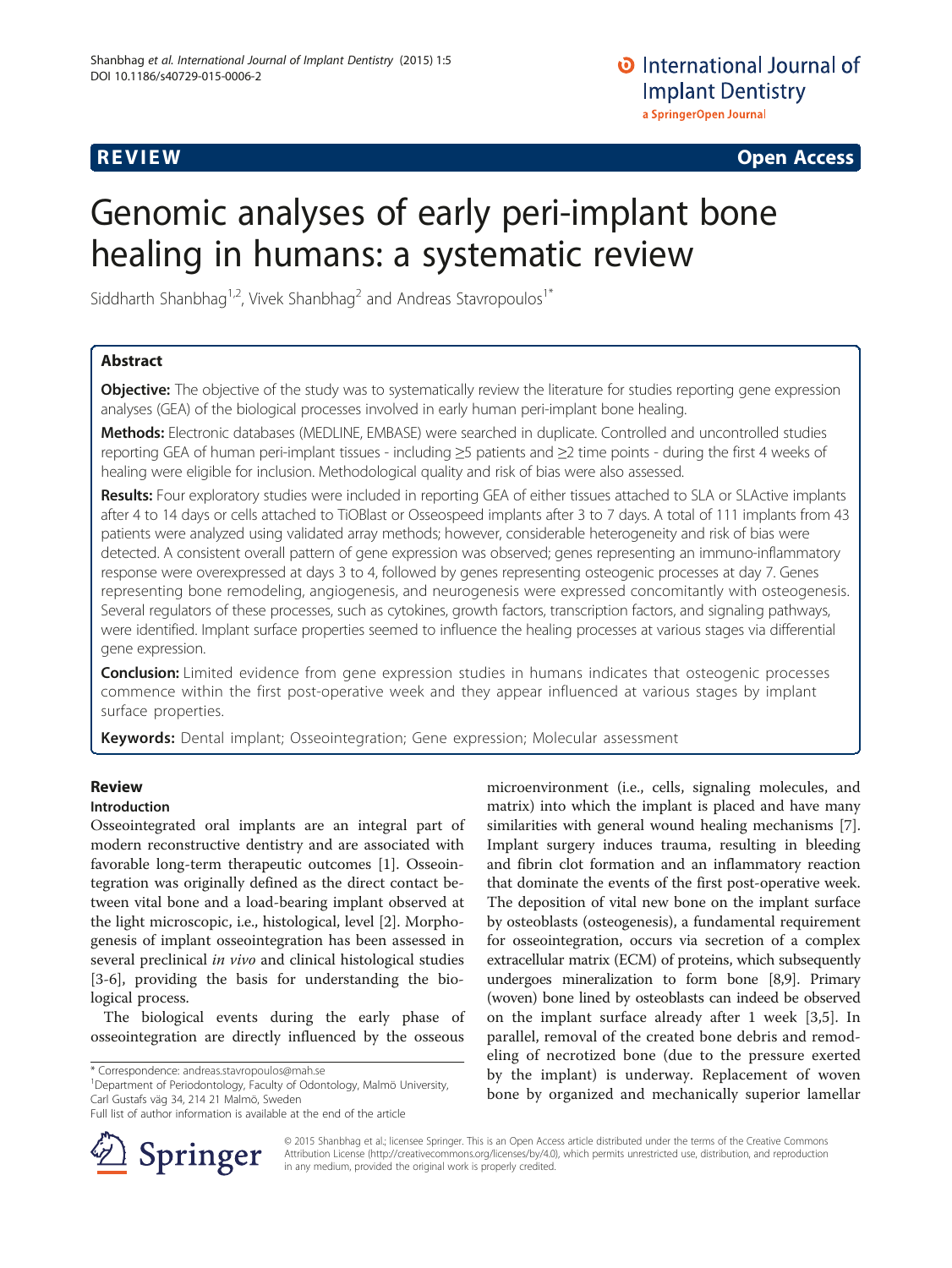bone can be observed from the second to fourth week (depending on the species) and progressively increases until woven bone is almost entirely replaced (8 to 12 weeks). These events, including the nutrition of the newly formed tissue, are sustained through concomitantly occurring angiogenesis, i.e., formation of new blood vessels from existing ones [\[10,11\]](#page-10-0). Thus, osseointegration is a dynamic process whereby bone formation and remodeling occur in parallel around the implant [\[4,6\]](#page-10-0).

Morphogenesis of osseointegration and assessment of the degree of bone-to-implant contact is usually performed by means of histological evaluation [\[12\]](#page-10-0), while the underlying molecular processes may be more precisely evaluated at genetic level [\[13,14\]](#page-10-0). Data from gene expression analyses of fracture healing provide the basis for understanding these processes [[15](#page-10-0)]. These studies have identified the cells, signals, and interactions governing the key processes of bone regeneration. Bone-forming osteoblasts are primarily derived from marrow-resident multipotent progenitor cells (mesenchymal stem cells (MSCs)), which are recruited to the regeneration site. This process of MSC recruitment and differentiation along the osteogenic lineage is termed as osteoinduction and is controlled primarily by various pro/anti-inflammatory cytokines (CKs) and by growth factors (GFs) secreted by inflammatory cells and/or osteoblasts or by GF resident within the extracellular matrix (e.g., bone morphogenetic proteins (BMPs)) in response to injury [[16](#page-10-0)-[18](#page-10-0)]. Moreover, CKs and GFs act as signaling molecules via specific signaling pathways and guide the process of cell differentiation in the proper temporal sequence [[19,20](#page-10-0)]. Intermediaries in this process are various bone-specific transcription factors (TFs), which act as 'molecular switches' during cell differentiation and are targets of CKs and GFs [[21](#page-10-0)]. TFs facilitate bone-specific gene transcription and ultimately gene expression by which MSCs undergo differentiation and acquire the osteoblastic phenotype [[22\]](#page-10-0). While GFs regulate mainly osteoinduction and osteogenesis, pro-inflammatory CKs regulate the antagonist process of bone resorption by inducing the differentiation of hematopoietic stem cells (HSCs) into osteoclasts and macrophages [[23](#page-10-0)], contributing to the dynamic nature of bone regeneration and remodeling.

Recent in vitro [\[24](#page-10-0)] and preclinical in vivo [\[25\]](#page-10-0) studies have focused on the early molecular biological responses to various titanium implant surfaces. Understanding these early responses is essential for efforts aiming to accelerate and enhance the process of osseointegration [[26](#page-10-0)]. Upregulation or downregulation of specific genes in peri-implant tissues identified by analyses of genetic material (DNA, RNA) reflects the nature and timing of the various healing processes, which in turn could be potential 'molecular targets' for enhancing osseointegration [[27,28](#page-10-0)]. The aim of the present study was to systematically review the

available literature on gene expression analyses of the biological processes involved in early human peri-implant bone healing.

# Methods

# Study design

A study protocol for a systematic qualitative literature review was developed based on recommended methods [[29](#page-10-0)]. The focused question was 'what biological processes are reflected by gene expression analyses in peri-implant tissues of humans during the early stages (up to 4 weeks) of healing?'

# Inclusion and exclusion criteria

All studies, controlled (using different implants) or uncontrolled, reporting gene expression analyses of periimplant tissues harvested from ≥5 human patients at ≥2 time points during the first 4 weeks of healing, were eligible for inclusion. Studies reporting the use of either 'experimental' (micro) or standard implants with clear description of implant surface properties, placed in the maxilla or mandible and retrieved at a later time point, were eligible for inclusion. Studies reporting (1) analyses of peri-implant mucosa or sulcular fluid or peri-implant tissues of failing or infected implants (peri-implantitis), (2) only histological or immunohistochemical analyses without gene expression of harvested tissues, and (3) in vitro and preclinical in vivo studies were excluded. Primary outcome of interest was the biological process (or processes) reflected by gene expression at a particular time point of peri-implant tissue healing.

# Search strategy

Electronic databases of MEDLINE (via PubMed) and EMBASE were searched by one author (SS) for relevant English-language literature up to and including June 2014. The search strategy used for MEDLINE was ((((("gene expression" OR transcriptome OR transcriptional OR molecular OR microarray))) AND ((osseointegration OR healing OR "peri implant"))) AND implants) AND ((human OR humans OR patients OR subjects)). Unpublished literature was searched via the Google and Google Scholar search engines. Additionally, the bibliographies of all relevant studies and review articles were searched.

# Study selection

Titles and abstracts of the search identified studies were screened by two authors (SS and VS) based on the inclusion criteria, and full texts of all eligible studies were obtained. Differences in assessment of eligibility were resolved by discussion with the third author (AS). Full texts were independently reviewed by both reviewers, and final inclusion was based on the aforementioned inclusion criteria.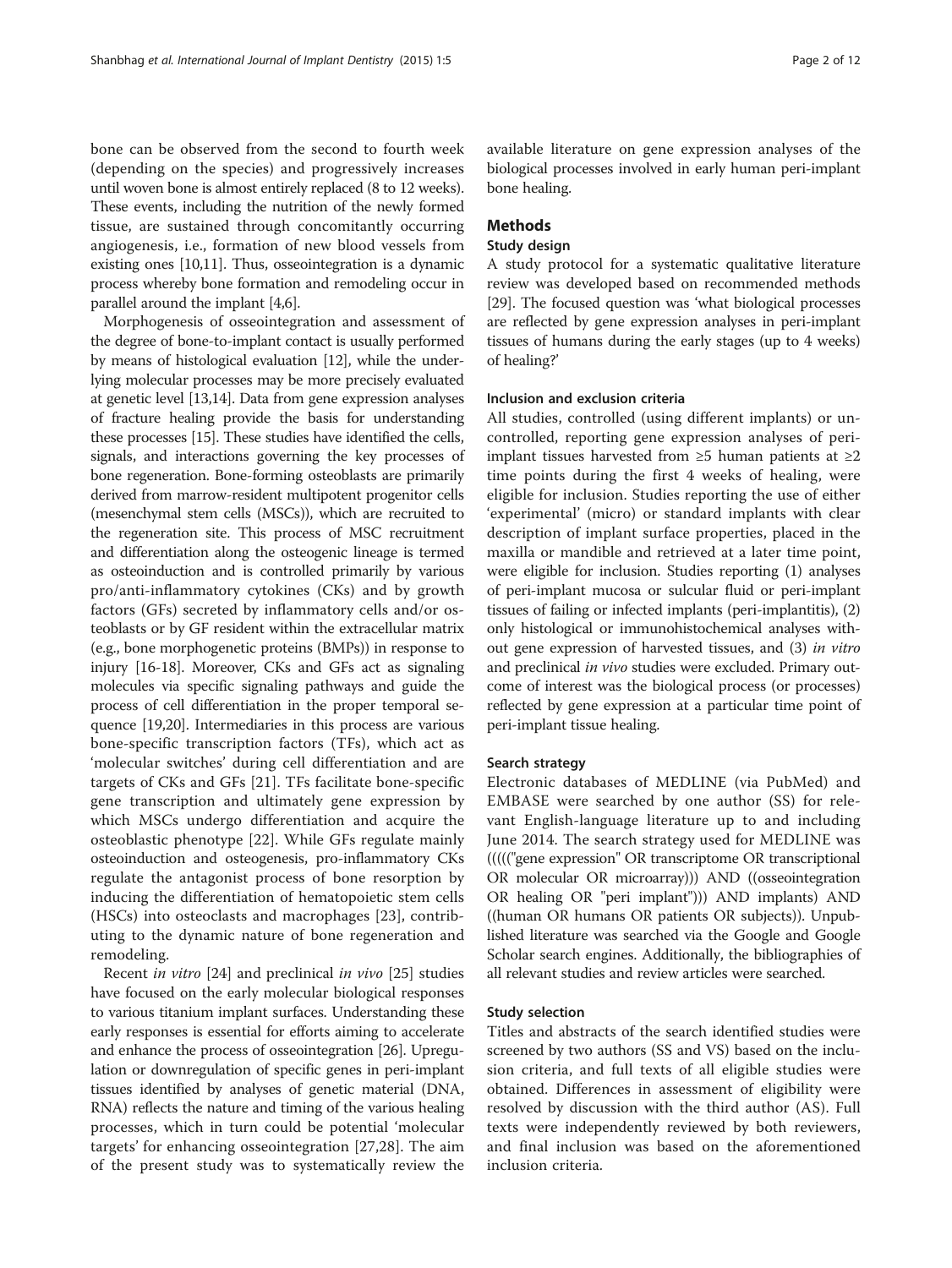# <span id="page-2-0"></span>Data extraction

Both reviewers independently extracted data from the full texts of included articles using specially designed forms. Data on author(s), study design, implant type/surface, any additional procedures performed, number of patients (in each group), presence of a control group, procedure and time of implant retrieval, methods of gene expression analysis, and main results, were extracted. Descriptive summaries of the studies were entered into tables, and a qualitative synthesis of evidence was planned. Any disagreement between the reviewers regarding data extraction was resolved by discussion.

# Assessment of methodology and risk of bias

Assessment of the methodological validity of the included studies was performed using criteria adapted from previous reports [[30,31\]](#page-10-0). Aspects of study design, genotyping methods, and data analyses were considered using nine criteria (Table 1).

The risk of bias in the included studies was assessed using an adaptation of published guidelines for reporting systematic reviews of periodontal genetic association studies [\[32\]](#page-10-0). Mainly, aspects of study design and methodological validity were assessed using 15 criteria and scored as 'yes,' 'no,' or 'unclear' based on the information provided in the study manuscript (Table [2\)](#page-3-0). Moreover, published guidance [\[33\]](#page-10-0) regarding the qualitative and quantitative syntheses of results from genetic association studies was consulted, and heterogeneity across the included studies was assessed to explore the possibility of a meta-analysis.

# Results and discussion

The included studies basically report on commercially available implants from two major manufacturers and involve comparisons of different implant surface technologies in regard with topography and/or chemistry modifications within each implant system. Various analyses were performed in the included studies; however, an attempt has been made to synthesize the various findings and discuss them herein irrespective of the specific implant systems, based on the assumption that basic biological mechanisms of peri-implant bone wound healing are largely implant system independent.

# Search results and study characteristics

Of the 242 search identified studies, only four studies were finally included in the review, all focusing on the impact of implant surface on early human peri-implant bone healing (Figure [1](#page-3-0); Table [3](#page-4-0)). Genetic analyses of total RNA isolated from either newly formed peri-implant bone harvested by trephination [\[34,35](#page-10-0)] or from cells adherent to implants retrieved by reverse threading [\[36,37\]](#page-10-0) were

| Methodology                   | Ivanovski et al. [34]                                                                                                 | Donos et al. [35]                                                                                       | Bryington et al. [36]                                                                                              | Thalji et al. [37]                                                                                                                                                                                                 |
|-------------------------------|-----------------------------------------------------------------------------------------------------------------------|---------------------------------------------------------------------------------------------------------|--------------------------------------------------------------------------------------------------------------------|--------------------------------------------------------------------------------------------------------------------------------------------------------------------------------------------------------------------|
| Tissue harvesting             | Tissue attached to implant<br>carefully removed with a<br>curette, preexisting hard<br>tissue discarded               | Tissue attached to implant<br>carefully removed with a<br>curette and homogenized                       | Implants removed by reverse<br>threading and homogenized;<br>cell lysates isolated                                 | Implants removed by reverse<br>threading and homogenized;<br>cell lysates isolated                                                                                                                                 |
| Sample preparation            | Total RNA isolation,<br>purification, quantity/<br>quality analysis and<br>biotin-labeling                            | Total RNA isolation.<br>purification, quantity/<br>quality analysis and<br>biotin-labeling              | Total RNA isolation,<br>quantification                                                                             | Total RNA isolation, purification,<br>quantity/quality analysis and<br>biotin-labeling                                                                                                                             |
| Array technique               | Microarray hybridization<br>(Human WG-6 V3)                                                                           | Microarray hybridization<br>(Human WG-6 V3)                                                             | RT-PCR (custom RT-PCR array<br>for osteogenesis genes; human<br>inflammatory cytokines and<br>receptors PCR array) | Microarray hybridization (Affymetrix<br>Human Gene 1.1 ST)                                                                                                                                                         |
| Scanning, data<br>preparation | Bead Station 500/Bead<br>Studio v3 software, raw<br>probe expression values<br>extracted                              | Bead Station 500/ Bead<br>Studio v3 software, raw<br>probe expression values<br>extracted               | RT <sup>2</sup> SYBR Green qPCR Master<br>Mix/7500 Real-Time PCR system                                            | Affymetrix Gene Chip Scanner                                                                                                                                                                                       |
| Processing                    | Noisy data discarded                                                                                                  | Noisy data discarded                                                                                    | Normalization of osteogenesis<br>and cytokine array                                                                | Unclear                                                                                                                                                                                                            |
| Clustering                    | GO categories (DAVID<br>tool)                                                                                         | GO categories (DAVID tool)                                                                              | Osteogenesis genes; cytokine-<br>related genes                                                                     | GO categories (Gene Spring)                                                                                                                                                                                        |
| Statistical analysis          | Gene Spring software                                                                                                  | Gene Spring software                                                                                    | $RT2$ Profiler software                                                                                            | Gene Spring software                                                                                                                                                                                               |
| Comparisons                   | Pair-wise comparisons<br>between three time<br>points (4 vs. 7 days, 7<br>vs. 14 days, and 4 vs.<br>$14 \text{ days}$ | Pair-wise comparisons at<br>each time point (4, 7, and<br>14 days) between SLA and<br>SLActive surfaces | T-test to evaluate differences<br>between each implant surface<br>per time point                                   | Two-way ANOVAs to determine<br>differences between implant<br>surface type and time points;<br>pair-wise comparisons of each<br>implant surface independently<br>at different time points (day 7<br>$vs.$ day $3)$ |

Table 1 Assessment of the genotyping methodology in the included studies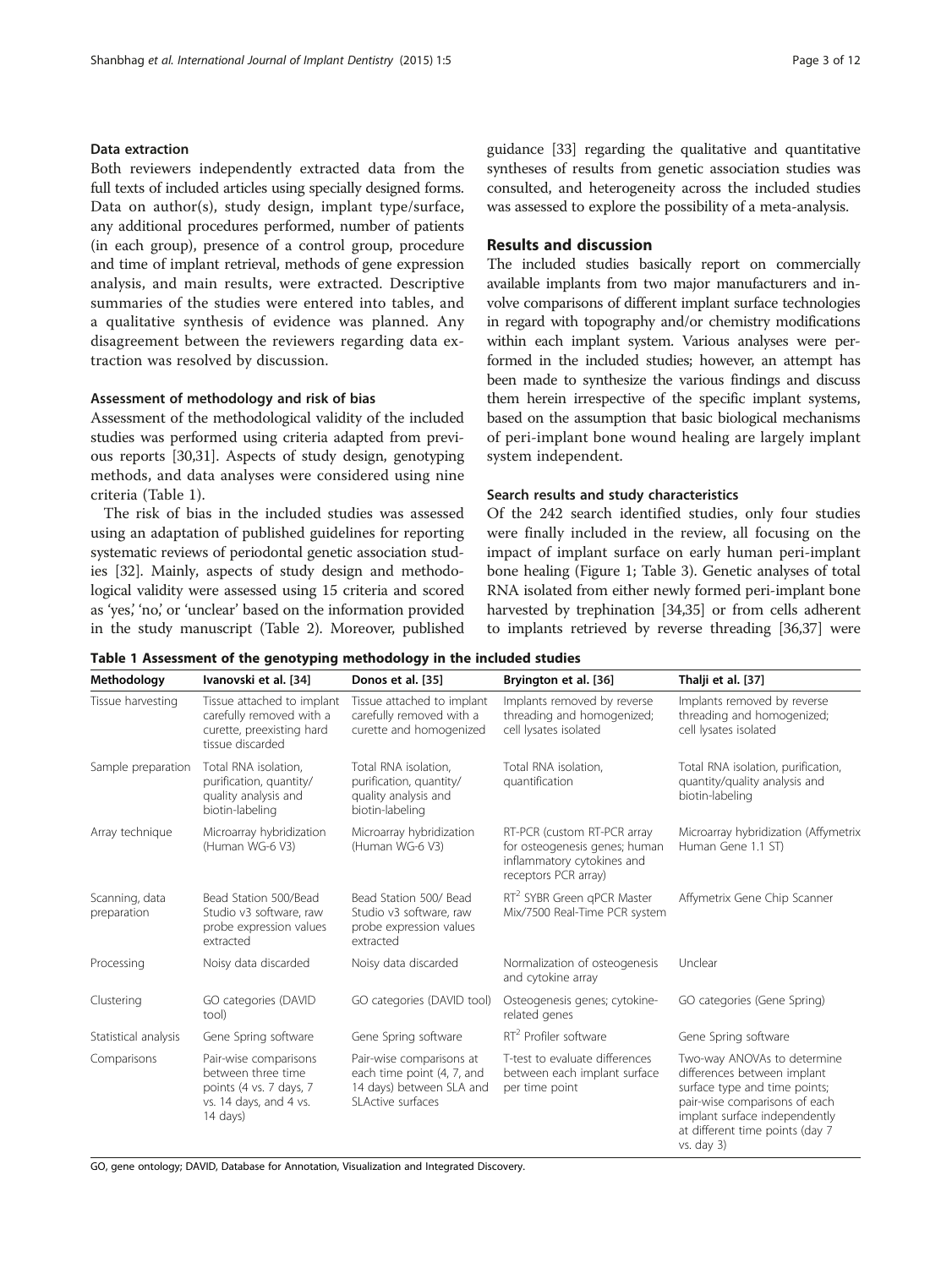<span id="page-3-0"></span>

| Table 2 Assessment of risk of bias and heterogeneity within and across the included studies |                      |                        |                             |                   |  |
|---------------------------------------------------------------------------------------------|----------------------|------------------------|-----------------------------|-------------------|--|
| Category                                                                                    | Ivanovski et al [34] | Donos et al. 2011 [35] | <b>Rryington et al [36]</b> | Thalii et al [37] |  |

| Category                                           | Ivanovski et al. [34]                                                                                                                  | Donos et al. 2011 [35]                                                                       | Bryington et al. [36]                                                                                                                            | Thalji et al. [37]                                                                                                     |
|----------------------------------------------------|----------------------------------------------------------------------------------------------------------------------------------------|----------------------------------------------------------------------------------------------|--------------------------------------------------------------------------------------------------------------------------------------------------|------------------------------------------------------------------------------------------------------------------------|
| Study design                                       |                                                                                                                                        |                                                                                              |                                                                                                                                                  |                                                                                                                        |
| Comparison                                         | None (only SLActive)                                                                                                                   | SLA vs. SLActive                                                                             | TiOBlast vs. Osseospeed                                                                                                                          | TiOBlast vs. Osseospeed                                                                                                |
| Setting                                            | University                                                                                                                             | University                                                                                   | University                                                                                                                                       | University                                                                                                             |
| Population, inclusion<br>criteria                  | 9 healthy volunteers with<br>no mandibular third molars,<br>no contraindications for oral<br>surgery; age 21 to 48,<br>median 29 years | 9 healthy volunteers with<br>no mandibular third<br>molars; age 21 to 48,<br>median 29 years | 6 women, 4 men; implant<br>patients, systemically healthy<br>(no HTN, diabetes, CVD); age<br>25 to 58, mean 36.2 years                           | 9 women, 2 men; implant<br>patients, systemically healthy;<br>age 47 to 69, mean 60.2 years                            |
| Exclusion criteria                                 | <b>Smokers</b>                                                                                                                         | Smokers                                                                                      | Smokers, pregnancy,<br>periodontal/periapical<br>disease, subjects taking<br>bisphosphonates,<br>hormone replacement<br>therapy, corticosteroids | Smokers, uncontrolled<br>diabetes, history of<br>head/neck radiotherapy,<br>taking corticosteroids,<br>bisphosphonates |
| Comparability of groups                            | Unclear                                                                                                                                | Unclear                                                                                      | Unclear                                                                                                                                          | Unclear                                                                                                                |
| Potential confounders,<br>e.g., post-op medication | Unclear                                                                                                                                | Unclear                                                                                      | Unclear                                                                                                                                          | Unclear                                                                                                                |
| Power calculation                                  | <b>No</b>                                                                                                                              | No                                                                                           | <b>No</b>                                                                                                                                        | No                                                                                                                     |
| Statistical correction                             | For multiple sampling                                                                                                                  | For multiple sampling                                                                        | Unclear                                                                                                                                          | For multiple sampling                                                                                                  |
| Methods                                            |                                                                                                                                        |                                                                                              |                                                                                                                                                  |                                                                                                                        |
| Tissue analyzed                                    | Peri-implant tissue                                                                                                                    | Peri-implant tissue                                                                          | Implant-adherent cells                                                                                                                           | Implant-adherent cells                                                                                                 |
| Genetic material<br>analyzed                       | <b>Total RNA</b>                                                                                                                       | <b>Total RNA</b>                                                                             | <b>Total RNA</b>                                                                                                                                 | <b>Total RNA</b>                                                                                                       |
| Success rate                                       | Unclear                                                                                                                                | 16/18 samples (88.8%)                                                                        | 7/10 subject samples (70%)                                                                                                                       | Unclear                                                                                                                |
| Genotyping method                                  | Microarray                                                                                                                             | Microarray                                                                                   | RT-PCR                                                                                                                                           | Whole-genome microarray                                                                                                |
| Genotype counts                                    | Yes                                                                                                                                    | Yes                                                                                          | Yes                                                                                                                                              | Yes                                                                                                                    |
| Blinding                                           | Unclear                                                                                                                                | Unclear                                                                                      | Yes                                                                                                                                              | Unclear                                                                                                                |
| Reproducibility, validated<br>genotyping accuracy  | No                                                                                                                                     | <b>No</b>                                                                                    | <b>No</b>                                                                                                                                        | <b>No</b>                                                                                                              |

## All studies were judged to be at a high risk of bias with substantial heterogeneity across studies.

performed. In total, 111 implants from 43 patients were analyzed. All four studies reported the use of commercially existing implant surfaces, i.e., either a chemically modified, hydrophilic, sand-blasted, acid-etched surface (SLActive®, Institute Straumann AG, Basel, Switzerland); or a

hydrophilic (SLActive®) versus a hydrophobic unmodified SLA® (Institute Straumann AG, Basel, Switzerland) surface; or a micro-topographic titanium-oxide gritblasted surface (TiOBlast®, AstraTech, Molndal, Sweden) versus a chemically modified nano-topographic grit-blasted

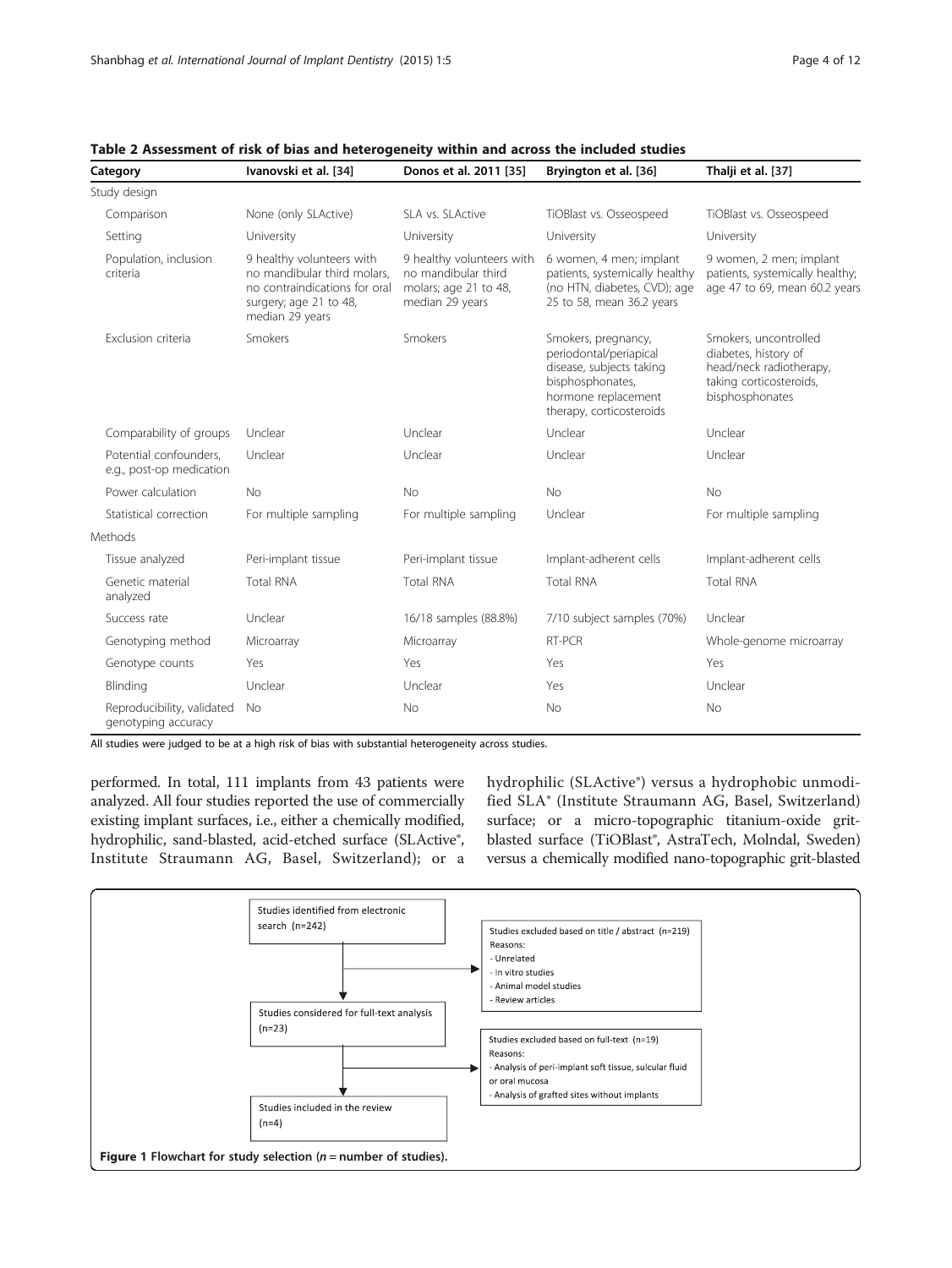<span id="page-4-0"></span>Table 3 Summary of findings from the included studies  $(n = 4)$ 

| Study      | Ivanovski et al. [34]                                         | Donos et al. [35]                                          | Bryington et al. [36]                                                  | Thalji et al. [37]                                                              |
|------------|---------------------------------------------------------------|------------------------------------------------------------|------------------------------------------------------------------------|---------------------------------------------------------------------------------|
| Design     | 9 patients; 9 implants placed                                 | 18 patients; 18 implants<br>placed                         | 10 patients; 60 implants<br>placed                                     | 11 patients; 44 implants placed                                                 |
|            | Total RNA extracted from<br>peri-implant tissue<br>(trephine) | 16 samples analyzed                                        | 42 samples analyzed                                                    | Total RNA extracted from implant<br>adherent cells (reverse thread)             |
|            |                                                               | Total RNA extracted from<br>peri-implant tissue (trephine) | Total RNA extracted from<br>implant adherent cells<br>(reverse thread) |                                                                                 |
| Surface    | <b>SLActive</b>                                               | SLA vs. SLActive                                           | TiOBlast vs. Osseospeed                                                | TiOBlast vs. Osseospeed                                                         |
| GE day 3/4 | Upregulated                                                   | Upregulated on SLA                                         | Upregulated on both surfaces                                           | No significant differences between<br>surfaces at any time point ( $P > 0.05$ ) |
|            | CKs (TNF-a, IL-6, IL-2)                                       | Neurogenesis                                               | Osteogenesis (Runx2, Osx,<br>BMP6, OPN)                                | Results presented as GE at day 7 vs.<br>day 3 for each surface                  |
|            | Immune-inflammatory cells<br>(LC, MP)                         | Collagen organization                                      | Inflammatory CKs (IL-1A,B,<br>TNF)                                     |                                                                                 |
|            | Inflammatory NF-kB p/w                                        | Upregulated on SLActive                                    | MP activity                                                            |                                                                                 |
|            |                                                               | Ras protein p/w                                            | Upregulated on Osseospeed                                              |                                                                                 |
|            |                                                               | Collagen organization                                      | Chemotaxis (CCL18, CXCL10,<br>CXCL14                                   |                                                                                 |
|            |                                                               | CK response                                                | Anti-inflammatory CKs<br>(TOLLIP, IL9, IL22)                           |                                                                                 |
| GE day 7   | Upregulated                                                   |                                                            | Upregulated on both surfaces Upregulated on both surfaces              | Upregulated on both surfaces                                                    |
|            | MSC genes (HOX, Sp3)                                          | Inflammatory CKs (IL1, IL2,<br>IL6, TNFS)                  | Osteogenesis (Runx2, Osx*,<br>OCN*, OPN, BMP6, BSP)                    | ECM (Coll, GPs, PGs)                                                            |
|            | GF (TGF-B receptor)                                           | Neurogenesis                                               | [* Osseo > TiOB; $P < 0.05$ ]                                          | Collagen organization (PLODs, LOX,<br>PCOLCE)                                   |
|            | VEGF sig. (vs. day 14)                                        | Upregulated on SLActive                                    |                                                                        | Angiogenesis/VEGF sig. (ANXA,<br>EPAS1)                                         |
|            | Wnt p/w                                                       | Neurogenesis (BDNF,<br>NTF3)                               |                                                                        | Ossification                                                                    |
|            | Downregulated                                                 | ECM (OPN)                                                  |                                                                        | Remodeling (MMPs, TIMPs)                                                        |
|            | Inflammatory NF-kB p/w<br>(vs. day 4)                         | BMP p/w (BMP4, BMP2K)                                      |                                                                        | Osteoclastic (CTSK, ACP5)                                                       |
|            |                                                               | MAPK sig.                                                  |                                                                        | Chemotaxis (CKs, MP activity)                                                   |
|            |                                                               | Mineralization                                             |                                                                        | Anti-inflammatory CKs (CCL22,<br>CCL18                                          |
|            |                                                               | Focal adhesion (integrins)                                 |                                                                        | Downregulated on both surfaces                                                  |
|            |                                                               | Angiogenesis (VEGF sig.,<br>$P13-Akt p/w$                  |                                                                        | Inflammatory CKs (IL1A, IL1B)                                                   |
|            |                                                               | Downregulated on SLActive                                  |                                                                        |                                                                                 |
|            |                                                               | Inflammatory cells (LC)                                    |                                                                        |                                                                                 |
| GE day 14  | Upregulated                                                   | Upregulated on both<br>surfaces                            |                                                                        |                                                                                 |
|            | ECM (Coll, OC, ON, ALP)                                       | BMP p/w (BMP4, BMP2K)                                      |                                                                        |                                                                                 |
|            | TFs (Osx, Dlx5, Twist1, Smad6)                                | Downregulated on both<br>surfaces                          |                                                                        |                                                                                 |
|            | Remodeling (MMP, CTSK)<br>GFs (BMP, GDF)                      | Inflammatory cells (LC)                                    |                                                                        |                                                                                 |
|            | Angiogenesis (VEGF sig.)<br>Neurogenesis                      |                                                            |                                                                        |                                                                                 |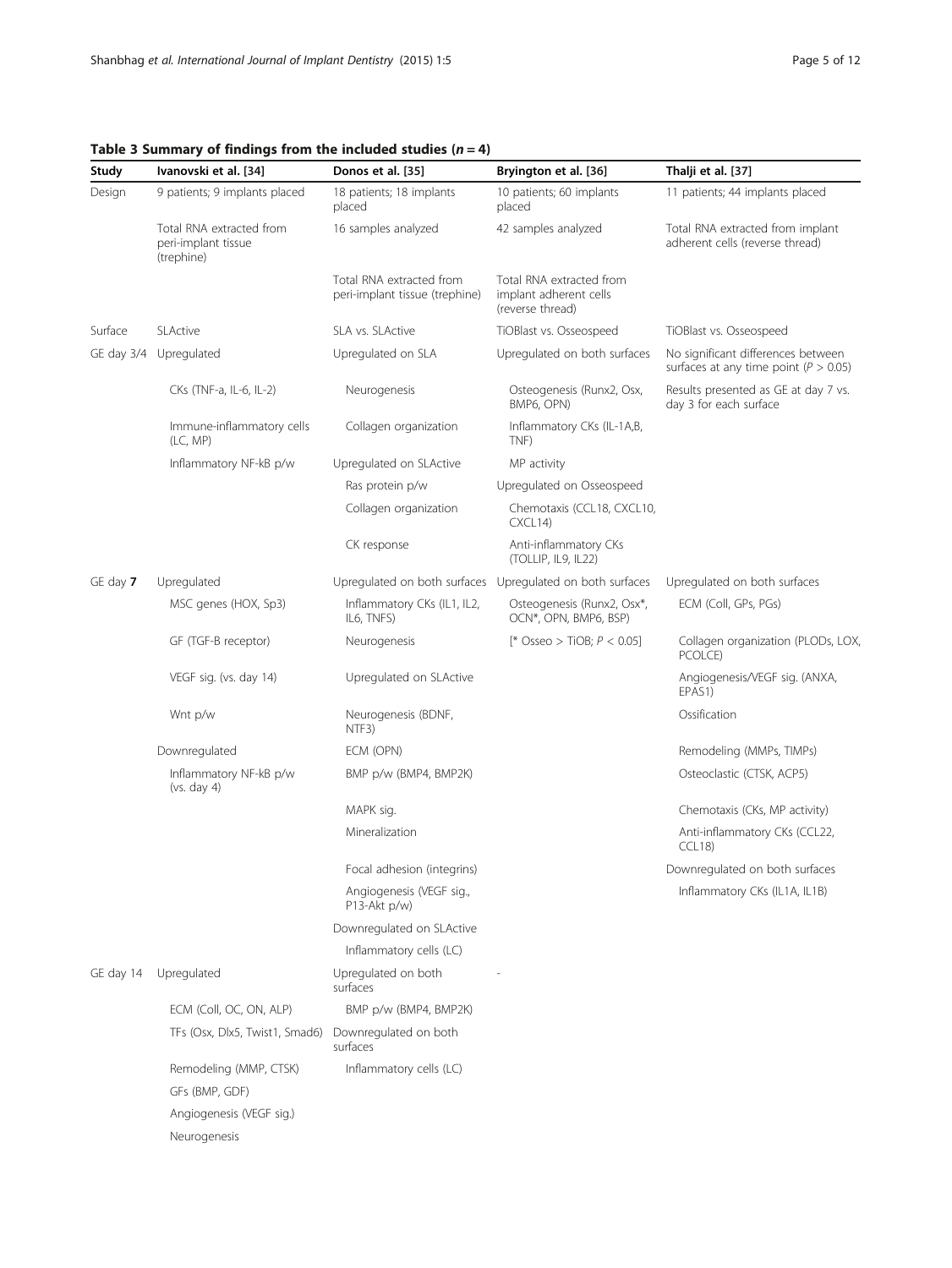| Table 3 Summary of findings from the included studies ( $n = 4$ ) (Continued) |  |  |  |  |  |
|-------------------------------------------------------------------------------|--|--|--|--|--|
|-------------------------------------------------------------------------------|--|--|--|--|--|

TGF-b/BMP, Notch p/w Ras protein p/w Wnt-receptor genes Notch genes (up/down) Downregulated Inflammatory response (vs. day 7)

GE, gene expression; CKs, cytokines; p/w, pathway; MSC, mesenchymal stem cells; GF, growth factors; sig., signaling; ECM, extracellular matrix; TFs, transcription factors; MP, macrophage; LC, lymphocytes; GPs, glycoproteins; PGs, proteoglycans.

surface (Osseospeed®, AstraTech, Molndal, Sweden). Implant retrieval times were at 3 or 4 days and 7 days in all studies and additionally at 14 days in two studies [[34](#page-10-0),[35\]](#page-10-0).

# Assessment of methodology and risk of bias

All studies used validated methods for gene expression analysis; genetic data was analyzed using microarray (three studies) or real-time PCR (RT-PCR) (one study) methods (Table [1](#page-2-0)). Total RNA was isolated from lysates of either trephined peri-implant tissues or implant-adherent cells, and subjected to microarray processing or RT-PCR. Although moderate-to-good agreement has been reported between the two methods, validation of DNA microarray results by the more sensitive PCR array is generally recommended [[38\]](#page-10-0). None of the microarray studies identified have validated their results using RT-PCR. Genotyping data (gene lists) were imported and analyzed using computer software and further condensed into functionally and biologically relevant categories. Nevertheless, differential gene expression in relation to a particular cell type or region of tissue analyzed was not performed [[35](#page-10-0)]. Gene 'upregulation' was reported when genes were expressed at a higher level on one implant surface in comparison to another; in context, differentiation between gene expression and overexpression may be difficult to define. Statistical methods were used to compare differences in gene expression between different time points and/or implant surfaces  $(P < 0.05$  significance level), while correcting for possible errors, i.e., false gene discovery rate due to multiple sampling [[39](#page-10-0)]. There was considerable heterogeneity across the included studies in terms of study design, population, implant surface technology, genotyping methods, and data analyses (Table [2](#page-3-0)). Therefore, no meta-analysis of association between gene expression and implant surface properties was relevant.

Thus, high risk of bias should be considered when interpreting the results, due to the above methodological limitations and the overall limited information (four studies) available.

# Biological processes identified through gene expression in peri-implant tissues

Conventional implant surgery involves osteotomy preparation and insertion of the implant into the alveolar bone. The immediate local effects of this procedure, functionally relevant to subsequent healing processes, are (1) bone trauma, (2) formation of bone debris, (3) hemostasis and clot formation, and (4) hypoxia. These effects involve the release of specific CKs and GFs within the local environment [[7](#page-10-0)], resulting in recruitment of two primary cell types to the site, inflammatory cells and progenitor cells (MSCs and HSCs) [\[19](#page-10-0)], which in turn regulate the subsequent healing processes. A summary of differentially regulated genes relating to the involved biological processes is presented in Table [4,](#page-6-0) while Figure [2](#page-7-0) represents an evidence-based illustrative model summarizing these processes.

# Inflammation

All studies reported a significant upregulation of genes associated with inflammation during the first time point of observation (day 3 or 4) regardless of the implant surface. Specifically, upregulation regarded pro-inflammatory cytokines of the interleukin (IL), tumor necrosis factor (TNF), and interferon (IFN) families, as well as genes associated with proliferation of lymphocytes and macrophages (MPs). Previous *in vitro*  $[40,41]$  $[40,41]$  $[40,41]$  and animal  $[42]$  $[42]$  studies have reported the significance of MPs at the bone-implant interface and identified favorable MP activity in relation to modified rough surfaces as demonstrated by *in vitro* gene expression that was associated with increased *in vivo* bone formation. Also, the nuclear factor-kB (NF-kB) inflammatory pathway was upregulated at day 4 [\[34](#page-10-0)], while macrophage activity and chemokines of the CCL and CXL families in the peri-implant tissues continued to remain prominent at day 7.

However, this inflammatory response was generally downregulated at later time points (day 7 or 14). For example, in one study, genes associated with pro-inflammatory cytokines (IL-1B, IL-1A, IL-1R2) and chemokines (CCL22, CCL18) were downregulated and upregulated, respectively, on day 7,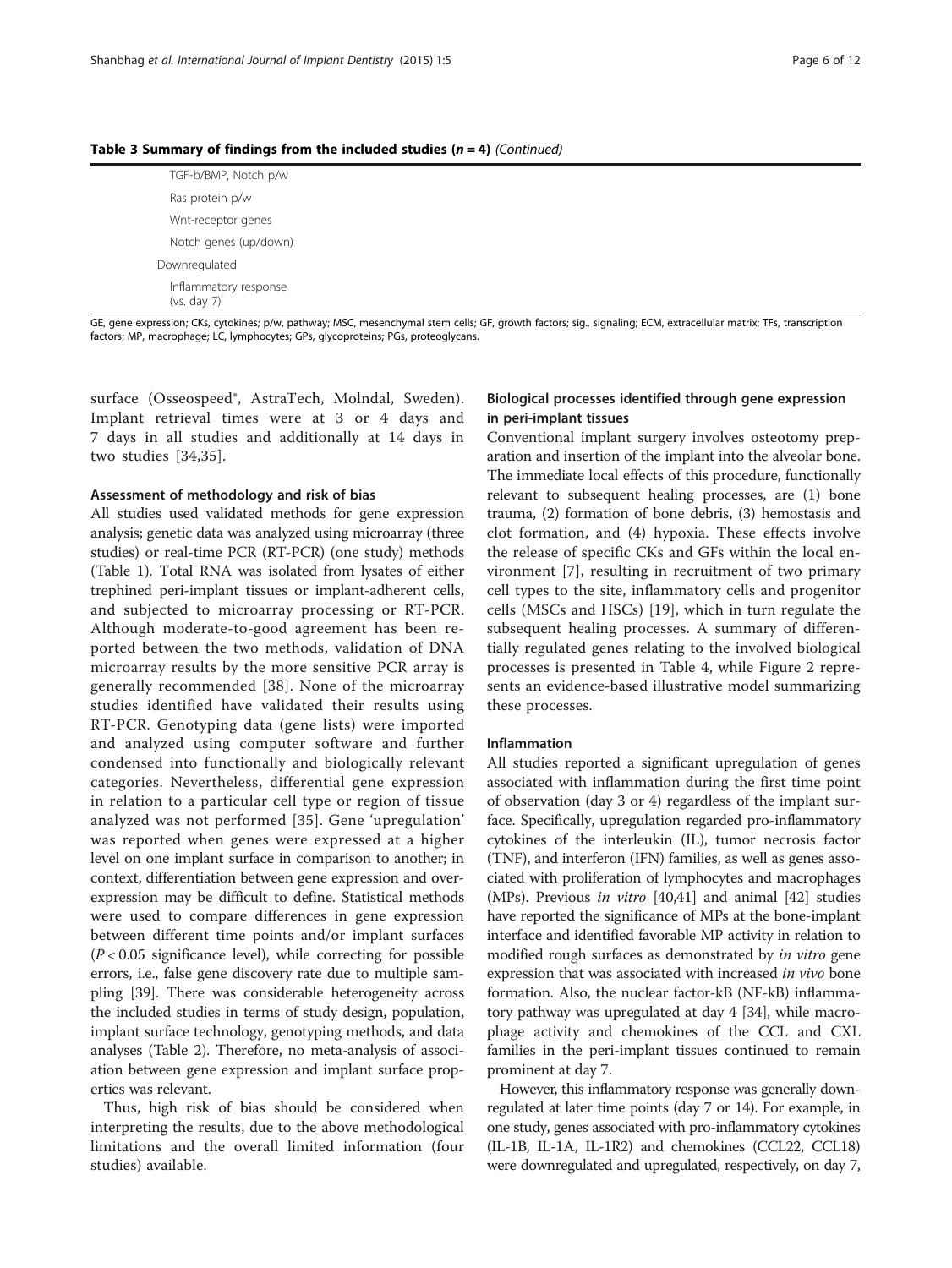<span id="page-6-0"></span>

| Table 4 Summary of biological processes and associated |  |  |
|--------------------------------------------------------|--|--|
| genes reported in the included studies                 |  |  |

| Process                         | Upregulated genes                                                                        |  |  |  |
|---------------------------------|------------------------------------------------------------------------------------------|--|--|--|
|                                 | Category (gene code)                                                                     |  |  |  |
| Inflammation/immune response    |                                                                                          |  |  |  |
| Pro-inflammatory<br>cytokines   | Tumor necrosis factor (TNF-a, TNFSF9)                                                    |  |  |  |
|                                 | Interleukin (IL-6, IL-2, IL-1 F9, IL-23A, IL-6ST)                                        |  |  |  |
|                                 | Interferon (IFNA2)                                                                       |  |  |  |
|                                 | Nuclear factor-kB (I-kB kinase/NF-kB)                                                    |  |  |  |
| Anti-inflammatory               | Interleukin (IL-22, IL-9)                                                                |  |  |  |
| cytokines                       | Toll interacting protein (TOLLIP)                                                        |  |  |  |
| Cells                           | Lymphocyte, macrophage negative proliferation<br>(BTLA, LST1)                            |  |  |  |
|                                 | Macrophage scavenger receptor (MSR1)                                                     |  |  |  |
| Chemotaxis                      | Chemokines (CCR8, CCL18, CCL22, CXCL10,<br>CXCL14                                        |  |  |  |
| Osteoinduction/osteogenesis     |                                                                                          |  |  |  |
| Growth factors (GF)/            | Insulin-like GF (IGF1)                                                                   |  |  |  |
| signaling pathways              | Transforming GF (TGF-b, TGF-b receptor 1, 2<br>and 3, TGF-a)                             |  |  |  |
|                                 | Platelet-derived GF (PDGF receptor)                                                      |  |  |  |
|                                 | Bone morphogenetic proteins (BMP4, BMP6,<br>BMP receptor 1A, BMP2-K)                     |  |  |  |
|                                 | Growth and differentiation factor (GDF10)                                                |  |  |  |
|                                 | Wnt frizzled receptor (FZD3, FZD8, FRZB)                                                 |  |  |  |
|                                 | Notch (NOTCH2)                                                                           |  |  |  |
|                                 | Ras-protein signal transduction (RAP1B, RAP1A,<br>RASGRP4)                               |  |  |  |
|                                 | Mitogen activated protein kinase (MAP3K7IP2,<br>MAPK9, MAP2K3, MAP3K2)                   |  |  |  |
| Transcription                   | 'Master switches' [RUNX2, SP7 (OSX)]                                                     |  |  |  |
| factors                         | Homeobox (DLX1, DLX5, HOXD12, MSX1,<br>HOXA5, HOXB1, HOXB6, HOXC6)                       |  |  |  |
|                                 | SP [SP1, SP3, SP7 (Osx)]                                                                 |  |  |  |
|                                 | Twist (TWIST 1-receptor)                                                                 |  |  |  |
| ECM deposition/<br>organization | Collagen (Col1A1, Col12A1, Col6A3, Col3A1,<br>Col6A1, Col11A1, Col11A2, Col13A1, Col5A2) |  |  |  |
|                                 | Non-collagen proteins [BGLAP (OC), SPARC (ON),<br>SPP1 (OP), BSP, IBSP, POSTN, ECM1]     |  |  |  |
|                                 | Small leucine-rich proteoglycans (SLRP) (DCN,<br>BGN, LUM)                               |  |  |  |
|                                 | Heat-shock protein 47 (HSP47)                                                            |  |  |  |
|                                 | Alkaline phosphatase (ALPL)                                                              |  |  |  |
|                                 | Cadherin (CDH11)                                                                         |  |  |  |
|                                 | Integrin (ITGB4, ITGB5)                                                                  |  |  |  |
|                                 | Laminin (LAMA2, LAMA3)                                                                   |  |  |  |
|                                 | Pro-collagen lysyl-hydroxylase (PLOD1, PLOD2,<br>PLOD3)                                  |  |  |  |
|                                 | Pro-collagen C-endopeptidase enhancer<br>(PCOLCE)                                        |  |  |  |
|                                 | Lysyl-oxidase (LOX)                                                                      |  |  |  |

# Table 4 Summary of biological processes and associated genes reported in the included studies (Continued)

| Osteoclast activity/ | Cathepsin K (CTSK, CTSK-receptor)                                         |
|----------------------|---------------------------------------------------------------------------|
| remodeling           | Tartarate-resistant acid phosphatase (TRAP/ACP5)                          |
|                      | Matrix metallopeptidase (MMP2, MMP12, MMP9,<br>MMP7, MMP13)               |
|                      | Tissue inhibitor metallopeptidase (TIMP2, TIMP3)                          |
| Angiogenesis         | Vascular endothelial GF-signaling (EPAS1, ANXA2,<br>EGR1-binding protein) |
|                      | Phosphatidyl-inositol 3-kinase (PI3K)-Akt signaling                       |
| Neurogenesis         | Brain-derived neurotrophic factor (BDNF)                                  |
|                      | Neurotrophin 3 (NTF3)                                                     |
|                      | NK2 homeobox 2(NKX2-2)                                                    |
|                      | Tubby-like protein 3 (TULP3)                                              |

at both implant surface technologies examined (Osseospeed and TiOBlast) [\[37\]](#page-10-0). Moreover, the anti-inflammatory response seemed to be modulated by surface properties. In one study, genes related to anti-inflammatory cytokines such as IL-9, IL-22, toll-like receptor inhibitor protein (TOLLIP), and several key chemokines (CCL18, CXCL10, CXCL18) were significantly upregulated on Osseospeed surfaces but not TiOBlast, at day 3 [\[36\]](#page-10-0). In another study, genes associated with inflammatory cell proliferation were significantly downregulated earlier on SLActive surfaces compared to the SLA, i.e., at day 7 instead of day 14 [\[35](#page-10-0)]. Therefore, the initial inflammatory response seems to be important for the recruitment of cells that govern subsequent healing processes and is regulated by a natural biological immune response which may be further modified by implant surface properties.

# Osteogenic differentiation

Cells along the osteogenic differentiation pathway may be artificially categorized as (1) undifferentiated MSCs, (2) osteo-chondro-progenitor cells, (3) pre-osteoblasts, and (4) osteoblasts; although in reality, a developmental continuum without distinct boundaries may exist [\[43](#page-10-0)]. While pre-differentiated osteoblasts in the marrow compartment only play a minor role in bone wound healing, a more prominent role is that of undifferentiated MSCs which are recruited to the regeneration site where they differentiate into osteoblasts [[16\]](#page-10-0). The recruitment and differentiation of MSCs is regulated by CKs and GFs [[17,19\]](#page-10-0). The GFs most commonly implicated in bone wound healing are BMPs, members of the TGF-β family, PDGF, and IGF-1 [[19,20\]](#page-10-0). Moreover, the bone debris created during implant surgery, the peri-implant blood clot (i.e., platelets) and the differentiating MSCs themselves further contribute to release of GFs at the site [[44,45](#page-10-0)].

All studies reported some evidence of osteogenic differentiation at an early time point (day 3 or 4) via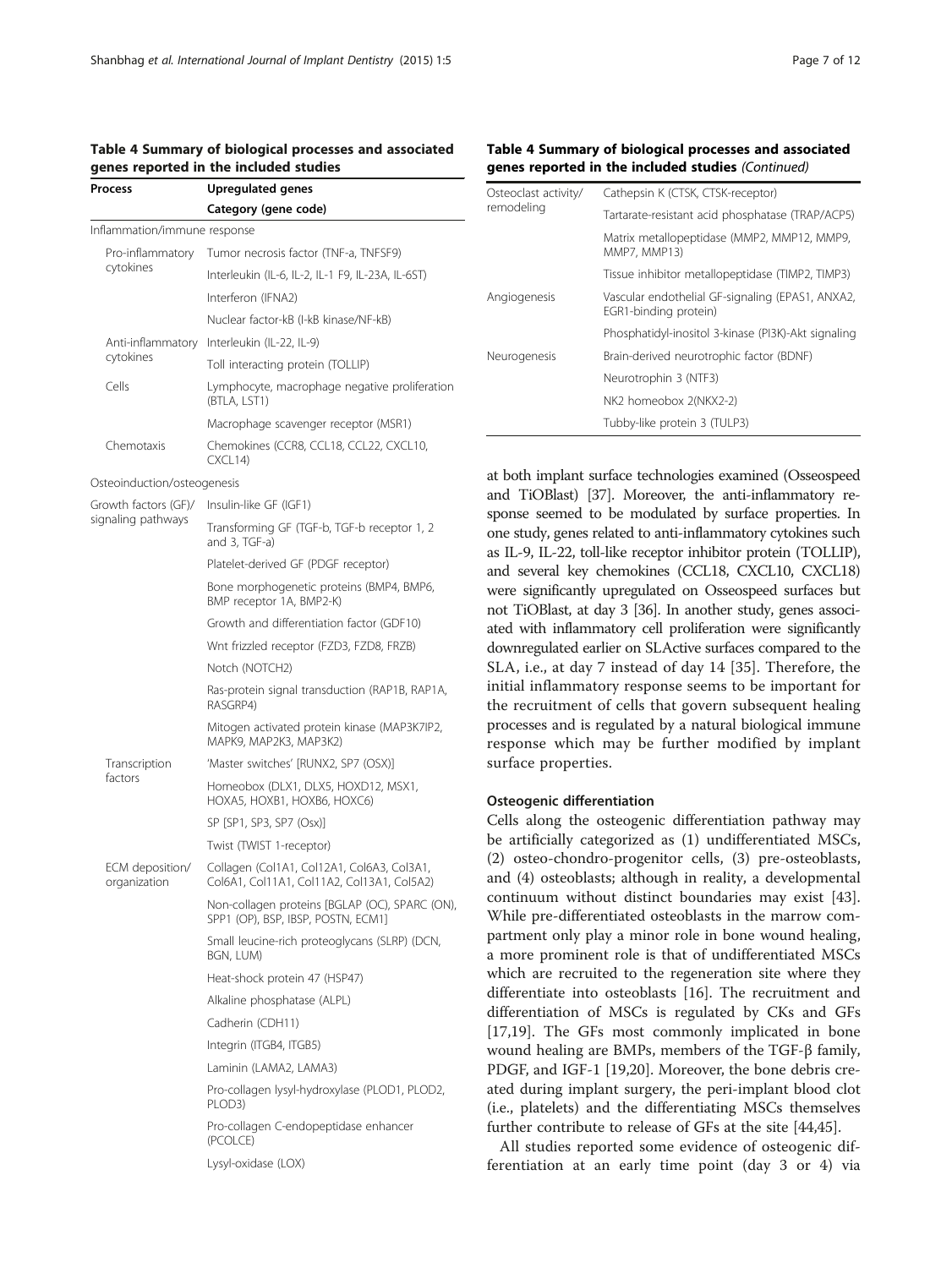<span id="page-7-0"></span>

expression of genes associated with key growth factors (bone morphogenetic proteins (BMP4, BMP6, BMP2 kinase), growth and differentiation factor-10 (GDF10), transforming growth factors (TGF-α, TGF-β), plateletderived growth factor (PDGF), and insulin-like growth factor-1 (IGF1)), transcription factors (Runx2, Osx, Dlx3, Dlx5, Msx1, HOX genes, Sp1, Sp3), and/or osteogenic signaling pathways (TGF-β/BMP signaling, Wnt-receptors, Ras-protein/mitogen-activated protein kinase (Ras/MAPK) signal transduction). In all studies, these genes were further upregulated at day 7. Upregulation of osteogenic factors seemed regulated by implant surface. The key transcription factor osterix (Osx) was upregulated on the Osseospeed surface, but not TiOBlast at day 7 [\[36\]](#page-10-0), while tissues adjacent to SLActive surfaces demonstrated comparatively greater BMP and Ras/MAPK expression compared to SLA surfaces at day 7 [[35](#page-10-0)]. Previous in vivo animal studies have reported correlations between upregulated osteogenic gene expression in peri-implant tissues and enhanced histological and biomechanical measures of osseointegration during early (1- to 4-week) healing times [\[27,46\]](#page-10-0); nevertheless, it is unclear whether upregulation and/or overexpression of genes at a specific time point directly correlates to increased protein production in vivo.

The key signaling pathways, via which GFs guide osteogenic cell differentiation, are the TGF-β/BMP- and Wnt-mediated pathways [\[19,](#page-10-0)[47](#page-11-0)]. While the BMP pathway ensures differentiation of MSCs into osteo-chondroprogenitors (OCPs), the Wnt pathway is essential for subsequent osteoblastic commitment, i.e., Wnt acts 'downstream' of BMP to ensure that OCPs differentiate into osteoblasts and not chondroblasts [\[47](#page-11-0)]. Genes associated with both TGF-β/BMP and Wnt pathway (Wnt receptors) were upregulated at day 7 [\[34](#page-10-0),[35\]](#page-10-0) and day 14 [[34\]](#page-10-0) on SLA and SLActive surfaces, suggesting the occurrence of osteogenic differentiation at these time points.

GF-regulated signaling pathways exert their effects on differentiating cells via activation of TFs. The TFs Runx2 and Osx are considered as 'master switches' and absolute requirements for osteoblast differentiation [[21\]](#page-10-0) - while Runx2 is essential for MSC differentiation, Osx acting 'downstream' of Runx2 controls osteoblastic fate determination [[48,49\]](#page-11-0). An upregulation of these genes was observed in relation to the TiOBlast, Osseospeed, and SLActive surfaces in the present review. However, at day 7, expression of Osx was significantly greater on Osseospeed than TiOBlast surfaces. This finding is consistent with previous animal [[50,51](#page-11-0)] and human studies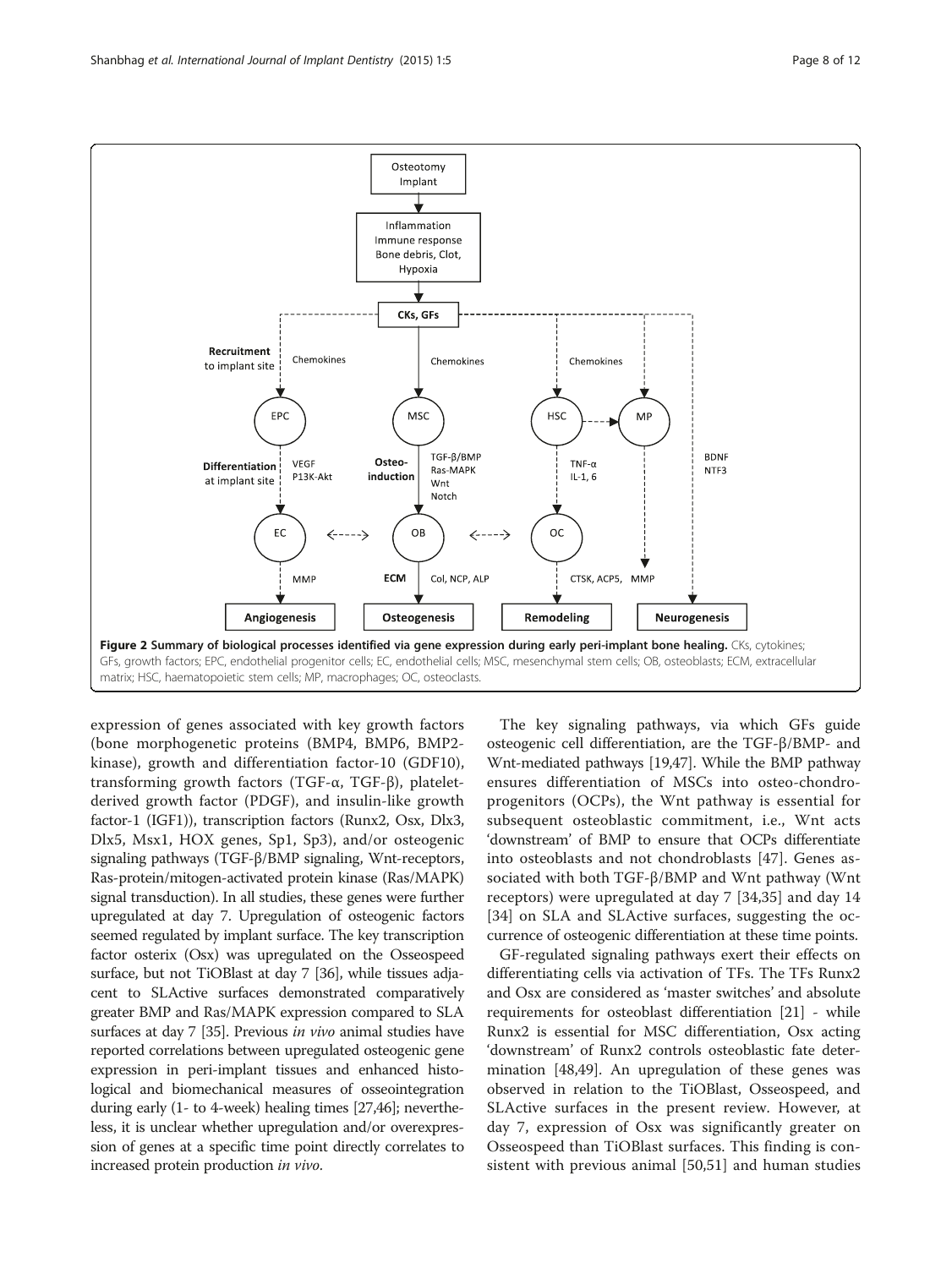[[52\]](#page-11-0) where superior *in vivo* osseointegration (i.e., larger amount of bone-to-implant contact occurring earlier) of Osseospeed versus TiOBlast implants was reported. Thus, it appears that implant surface topography and/ or chemistry influence peri-implant bone healing in humans both at the signaling pathway and transcription factor level.

# ECM production

Deposition of new bone on the implant surface involves the secretion of a complex ECM (scaffold) of proteins by osteoblasts, which subsequently undergoes mineralization [[9\]](#page-10-0). Expression of ECM proteins is a reliable indicator of early osteogenic activity [[19](#page-10-0)] and was identified in all four studies at days 7 and 14. All studies reported some evidence of ECM production and/or organization at days 7 and 14. Upregulated genes associated with ECM deposition included various collagens (Col 1 to 11), non-collagen proteins (osteopontin (OPN), osteonectin (ON), osteocalcin (OCN), bone sialoprotein (IBSP), periostin (POSTN), and ECM protein-1), alkaline phosphatase (ALP), and bone-specific adhesion proteins (integrins (ITGB4, ITGB5), laminins (LAMA2, LAMA3), and cadherins (CDH11)). Osteocalcin, the most bone-specific ECM protein and a late marker of osteogenic differentiation [\[19](#page-10-0)], was significantly upregulated on Osseospeed (versus TiOBlast) surfaces at day 7 [[36\]](#page-10-0). Osteopontin, an ECM protein essential for mineralization [\[53\]](#page-11-0), was significantly upregulated on SLActive comparing to SLA surfaces at day 7 [[35\]](#page-10-0). The possibility that implant surface features enhance osteogenic differentiation of MSCs via upregulation of specific genes (e.g., SLActive versus SLA in regard with BMP and Wnt signaling) has been demonstrated in vitro [\[54\]](#page-11-0).

Furthermore, genes associated with collagen fibril formation/organization (heat-shock protein-47 (HSP-47), pro-collagen C-endopeptidase enhancer (PCOLCE), small leucine-rich proteoglycans (SLRP)) and post-translational modification (pro-collagen lysyl-hydroxylases (PLOD1, PLOD2, PLOD3) and lysyl-oxidase (LOX)) were upregulated on Osseospeed and TiOBlast surfaces [[37](#page-10-0)]. Collagen comprises approximately 90% of the ECM and collagen fibrillogenesis and organization directly determine the biomechanical properties of bone [[55,56](#page-11-0)]. Genes associated with collagen fibril formation, maturation, and posttranslational modification expressed by osteoblasts [\[57,58](#page-11-0)] were upregulated on TiOBlast and Osseospeed implants, representing early ECM organization at the bone-implant interface. These modifications determine the pattern of collagen cross-linking which in turn influences tissue organization, mineralization, and ultimately mechanical bone strength [[56\]](#page-11-0), and in the case of osseointegration, the integrity of the bone-implant interface [\[37](#page-10-0)].

# Osteoclastic activity and remodeling

While GFs regulate osteogenesis, pro-inflammatory CKs (e.g., IL-1, IL-6, TNF- $\alpha$ ) simultaneously regulate the antagonist process of bone resorption via osteoclasts [\[23](#page-10-0)]. Moreover, osteoblasts themselves stimulate osteoclastogenesis via macrophage colony stimulating factor (M-CSF) and receptor activator of NF-kB ligand (RANKL) genes but also closely regulate this process via osteoprotegerin (OPG), an inhibitor of RANKL [[59](#page-11-0)].

Two studies reported expression of genes associated with osteoclastic activity and ECM degradation (cathepsin-K (CTSK), tartarate-resistant acid phosphatase (ACP5), and/ or matrix metalloproteinases (MMPs)), on Osseospeed and TiOBlast surfaces at day 7 [[37](#page-10-0)], and SLActive surfaces at day 14. However, upregulation of MMP inhibitors (TIMP-2, -3) was also reported on TiOBlast and Osseospeed surfaces suggesting a control of the resorption process. Although no studies reported differential RANKL/OPG expression, a previous in vitro study [\[60](#page-11-0)] reported significant downregulation of osteoclastogenic genes on SLActive surfaces. Collectively, these data reaffirm the dynamic nature of bone formation and resorption at the implant-bone interface, even in early healing stages, and suggest the possibility for implant surface technology modulation of bone remodeling.

# Angiogenesis

Angiogenesis is closely related to osteogenesis and occurs simultaneously during bone regeneration [[11](#page-10-0)]. Physiological oxygen tensions in bone are about  $12.5\%$  O<sub>2</sub> but fall to  $1\%$  $O<sub>2</sub>$  in regeneration sites due to disruption of the local vasculature as a result of injury and/or surgery [[61,62](#page-11-0)]. A key event that stimulates angiogenesis (and osteogenesis) at regeneration sites is hypoxia, via the hypoxia inducible (transcription) factor-1 (HIF-1) that regulates expression of angiogenic genes [[63](#page-11-0)]. The key cells involved in angiogenesis are macrophages, which in response to hypoxia and inflammation release chemotactic and angiogenic growth factors (e.g., VEGF) [\[40,](#page-10-0)[64](#page-11-0)], and endothelial progenitor cells (EPCs) which differentiate into endothelial cell lining blood vessels [[65\]](#page-11-0). VEGF is the single most important regulator of EPC differentiation and vessel formation [\[66\]](#page-11-0). Moreover, a role for VEGF in osteogenic differentiation has also been suggested mainly via interaction with the BMP signaling pathway [\[67](#page-11-0)].

In the present review, a significant simultaneous upregulation of several angiogenesis-related genes was identified at day 7 in all included studies. Pro-angiogenic factors (ANXA2, EPAS-1) were upregulated at TiOBlast and Osseospeed surfaces at day 7 [\[37](#page-10-0)]. Genes associated with VEGF and P13K-AKT signaling pathways were upregulated at SLActive (but not SLA) surfaces on day 7 and continued to be upregulated on day 14 [\[35](#page-10-0)]. The P13K-AKT pathway is reported to be important for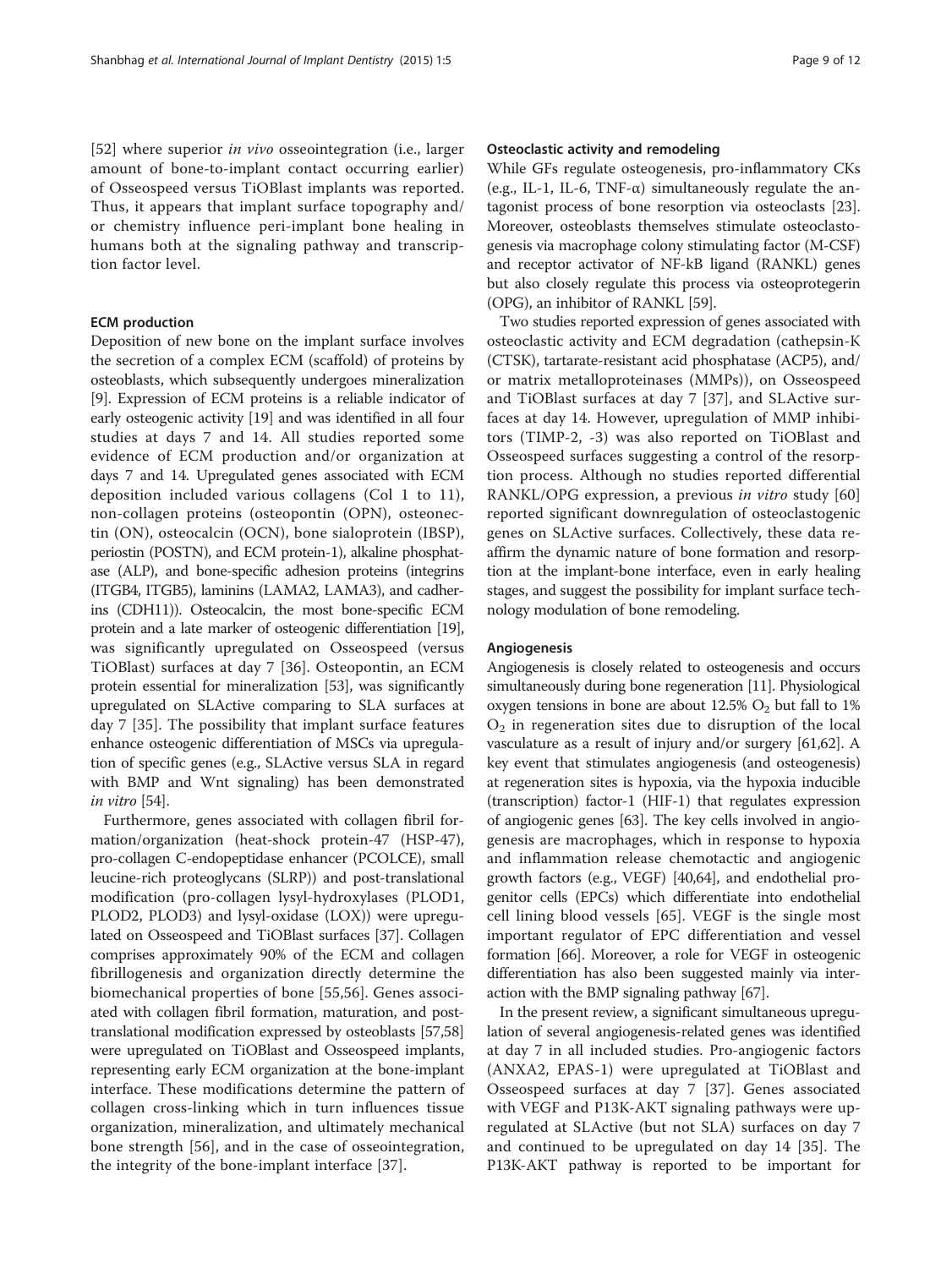endothelial cell survival, migration, and vessel formation, in addition to aiding VEGF-mediated angiogenesis [[68](#page-11-0)]. Previous in vitro studies have reported the pro-angiogenic effects of SLActive surfaces by promoting VEGF expression in EPCs and osteoblasts [[65,69\]](#page-11-0), while enhanced histological osseointegration of SLActive implants has been directly correlated with increased angiogenesis in a dog model [[70,71](#page-11-0)]. Thus, implant surface technology appears to have the possibility to also influence angiogenesis at early stages of wound healing.

# Neurogenesis

Bone innervation includes both myelinated and unmyelinated nerve fibers located in the periosteum, bone cortex, Haversian systems, Volkmann's canals, and the marrow spaces [\[72\]](#page-11-0). An interesting finding in the present review was the significant upregulation of genes associated with neurogenesis, more than any other biological process, on SLActive and SLA surfaces at all time points [\[34,35](#page-10-0)]. Specific processes represented were axon formation, growth and differentiation, and the neural signaling pathway. This is consistent with previous in vivo reports of murine fracture healing [\[73\]](#page-11-0) and calvarial defect regeneration in relation to SLA surfaces [\[74,75\]](#page-11-0). Key neurotrophic factors (brain-derived neurotrophic factor (BDNF) and neurotrophin 3 (NTF3)), essential for neuronal survival and differentiation during development [[76](#page-11-0)], were significantly upregulated on SLActive versus SLA surfaces at day 7 suggesting an effect of surface modulation. The P13K-AKT pathway, upregulated on SLActive surfaces (in relation to angiogenesis), has also been implicated in neuronal survival and subsequent neural development [[77,78](#page-11-0)] and could have contributed to upregulation of neurogenic genes at these surfaces. Indeed, previous histologic reports have described changes in bone innervation after implant placement (and loading) and the presence of nerve fibers within the peri-implant bone, in animals and humans [[79-81\]](#page-11-0).

It can be hypothesized that peri-implant neurogenesis is one of the underlying mechanisms governing the phenomenon of osseoperception, defined as the tactile sensibility of osseointegrated implants to occlusal forces induced via activation of nerve endings and/or receptors in the peri-implant environment [[82](#page-11-0),[83](#page-11-0)]. Moreover, recent evidence suggests that implant surface properties may influence the degree of osseoperception in humans [[84\]](#page-11-0), which can be correlated with the genomic evidence for implant surface modulation of neurogenesis during osseointegration.

Finally, the present review findings are consistent with a recent gene expression study of healing extraction sockets in humans [[85](#page-11-0)]. This study reported an initial upregulation of pro-inflammatory cytokines (IL-1, IL-6) at day 1, but by day 7, genes suggestive of immune response (IL-10),

osteogenesis (TGF, BMP4, BMP7, OCN and ALP), and angiogenesis (VEGF) were upregulated, continuing until day 14, suggesting that the basic biological processes governing alveolar wound healing and osseointegration are the same.

# Conclusions

Based on limited evidence of gene expression data from four studies involving 43 patients, the following remarks can be made:

- 1. Early peri-implant healing (2 weeks) involves a sequence of biological events which are similar to those observed in other bone wound healing scenarios (fractures, extraction-sockets).
- 2. Osseointegration depends on osteogenesis at the implant interface, but other simultaneously occurring processes such as inflammation, bone resorption, angiogenesis and neurogenesis also play an important role, as evidenced by consistent and concomitant gene expression.
- 3. Several genes associated with key regulators of biological processes, such as cells, cytokines, growth factors, transcription factors, signaling pathways, and secretory products, were shown to be differentially regulated during peri-implant healing in a manner that was largely consistent - in terms of nature and timing - with previous in vitro and preclinical in vivo histological studies of osseointegration.
- 4. Implant surface technology can influence osseointegration, at every step of the early wound healing process, i.e., anti-inflammatory response, progenitor cell recruitment, osteoinduction, growth factor/transcription factor expression, signaling pathway regulation, and extracellular matrix production. However, the relevance of those observations is questionable; no distinct differences have been demonstrated in terms of histological outcomes at later time points or short- and long-term clinical performance among the various implant surface technologies discussed herein.

#### Competing interests

The authors declare that they have no competing interests.

#### Authors' contributions

SS conceived and carried out the study and drafted the manuscript. VS and AS participated in carrying out the study and drafting the manuscript. All authors read and approved the final manuscript.

#### Author details

<sup>1</sup>Department of Periodontology, Faculty of Odontology, Malmö University Carl Gustafs väg 34, 214 21 Malmö, Sweden. <sup>2</sup>Centre for Oral Rehabilitation & Implant Dentistry, 1 Laxmi Niwas, 87 Bajaj Road, Vile Parle West, Mumbai 400056, India.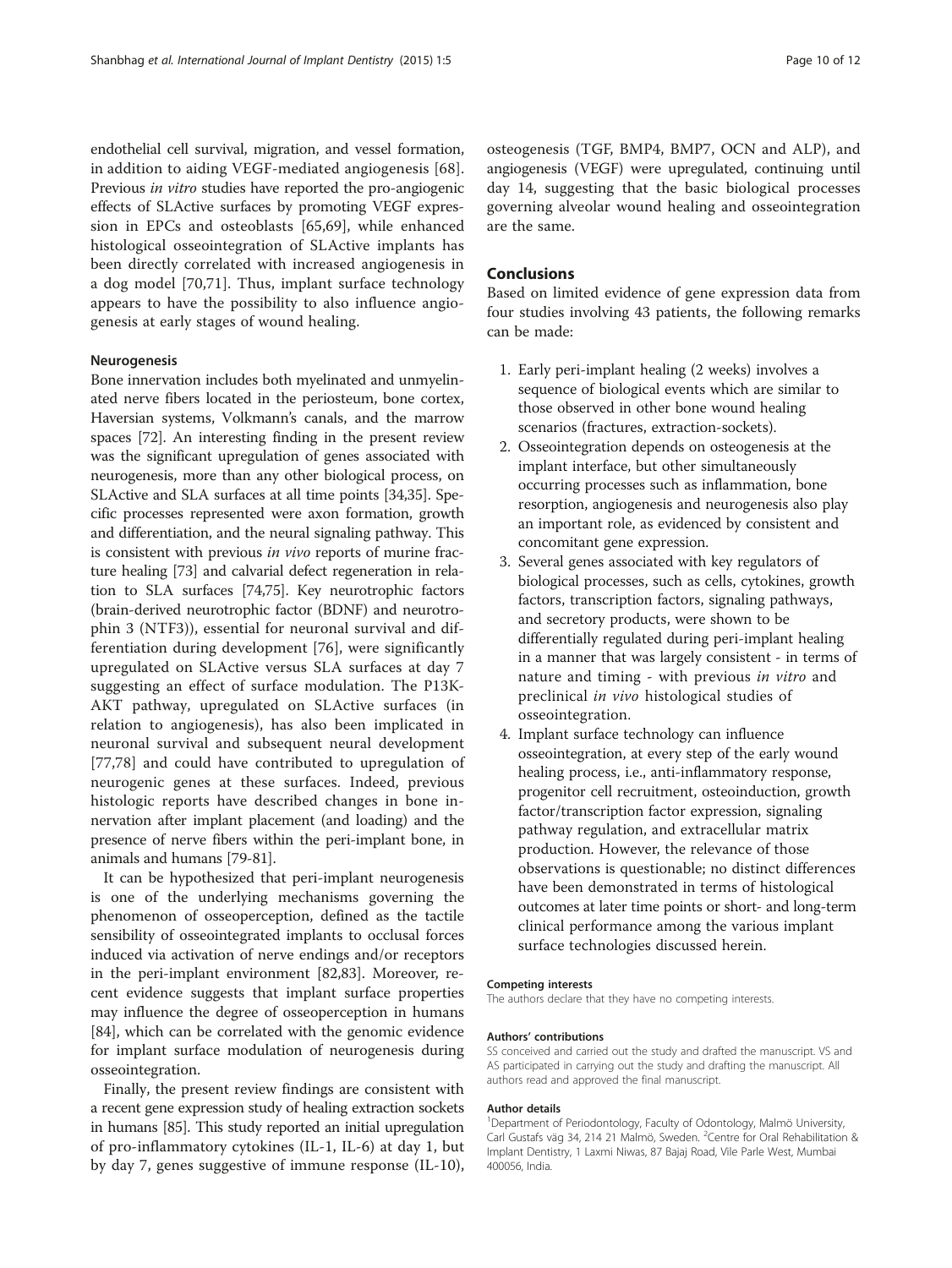# <span id="page-10-0"></span>Received: 14 November 2014 Accepted: 27 January 2015 Published online: 01 March 2015

### References

- Setzer FC, Kim S. Comparison of long-term survival of implants and endodontically treated teeth. J Dent Res. 2014;93(1):19–26. doi:10.1177/0022034513504782.
- 2. Albrektsson T, Brånemark PI, Hansson HA, Lindström J. Osseointegrated titanium implants. Requirements for ensuring a long-lasting, direct bone-toimplant anchorage in man. Acta Orthop Scand. 1981;52(2):155–70.
- Berglundh T, Abrahamsson I, Lang NP, Lindhe J. De novo alveolar bone formation adjacent to endosseous implants. Clin Oral Implants Res. 2003;14(3):251–62. doi:972.
- 4. Abrahamsson I, Berglundh T, Linder E, Lang NP, Lindhe J. Early bone formation adjacent to rough and turned endosseous implant surfaces. An experimental study in the dog. Clin Oral Implants Res. 2004;15(4):381–92. doi: 10.1111/j.1600-0501.2004.01082.x.
- Lang NP, Salvi GE, Huynh-Ba G, Ivanovski S, Donos N, Bosshardt DD. Early osseointegration to hydrophilic and hydrophobic implant surfaces in humans. Clin Oral Implants Res. 2011;22(4):349–56. doi:10.1111/j.1600-0501.2011.02172.x.
- 6. Bosshardt DD, Salvi GE, Huynh-Ba G, Ivanovski S, Donos N, Lang NP. The role of bone debris in early healing adjacent to hydrophilic and hydrophobic implant surfaces in man. Clin Oral Implants Res. 2011;22(4):357–64. doi:10.1111/j.1600-0501.2010.02107.x.
- 7. Terheyden H, Lang NP, Bierbaum S, Stadlinger B. Osseointegration communication of cells. Clin Oral Implants Res. 2012;23(10):1127–35. doi:10.1111/j.1600-0501.2011.02327.x.
- Marco F, Milena F, Gianluca G, Vittoria O. Peri-implant osteogenesis in health and osteoporosis. Micron. 2005;36(7–8):630–44. doi:10.1016/j.micron.2005.07.008.
- 9. Sela J, Gross UM, Kohavi D, Shani J, Dean DD, Boyan BD, et al. Primary mineralization at the surfaces of implants. Crit Rev Oral Biol Med. 2000;11(4):423–36.
- 10. Raghavendra S, Wood MC, Taylor TD. Early wound healing around endosseous implants: a review of the literature. Int J Oral Maxillofac Implants. 2005;20(3):425–31.
- 11. Kanczler JM, Oreffo RO. Osteogenesis and angiogenesis: the potential for engineering bone. Eur Cell Mater. 2008;15:100–14.
- 12. Sağirkaya E, Kucukekenci AS, Karasoy D, Akça K, Eckert SE, Çehreli MC. Comparative assessments, meta-analysis, and recommended guidelines for reporting studies on histomorphometric bone-implant contact in humans. Int J Oral Maxillofac Implants. 2013;28(5):1243–53.
- 13. Kojima N, Ozawa S, Miyata Y, Hasegawa H, Tanaka Y, Ogawa T. Highthroughput gene expression analysis in bone healing around titanium implants by DNA microarray. Clin Oral Implants Res. 2008;19(2):173–81. doi:10.1111/j.1600-0501.2007.01432.x.
- 14. Lin Z, Rios HF, Volk SL, Sugai JV, Jin Q, Giannobile WV. Gene expression dynamics during bone healing and osseointegration. J Periodontol. 2011;82(7):1007–17. doi:10.1902/jop.2010.100577.
- 15. Ai-Aql ZS, Alagl AS, Graves DT, Gerstenfeld LC, Einhorn TA. Molecular mechanisms controlling bone formation during fracture healing and distraction osteogenesis. J Dent Res. 2008;87(2):107–18.
- 16. Albrektsson T, Johansson C. Osteoinduction, osteoconduction and osseointegration. Eur Spine J. 2001;10 Suppl 2:S96–101. doi:10.1007/s005860100282.
- 17. Miron RJ, Zhang YF. Osteoinduction: a review of old concepts with new standards. J Dent Res. 2012;91(8):736–44. doi:10.1177/0022034511435260.
- 18. Ito H. Chemokines in mesenchymal stem cell therapy for bone repair: a novel concept of recruiting mesenchymal stem cells and the possible cell sources. Mod Rheumatol. 2011;21(2):113–21. doi:10.1007/s10165-010-0357-8.
- 19. Hughes FJ, Turner W, Belibasakis G, Martuscelli G. Effects of growth factors and cytokines on osteoblast differentiation. Periodontol 2000. 2006;41:48–72. doi:10.1111/j.1600-0757.2006.00161.x.
- 20. Scheller EL, Krebsbach PH. The use of soluble signals to harness the power of the bone microenvironment for implant therapeutics. Int J Oral Maxillofac Implants. 2011;26(Suppl):70–9. discussion 80–4.
- 21. Marie PJ. Transcription factors controlling osteoblastogenesis. Arch Biochem Biophys. 2008;473(2):98–105. doi:10.1016/j.abb.2008.02.030.
- 22. Fakhry M, Hamade E, Badran B, Buchet R, Magne D. Molecular mechanisms of mesenchymal stem cell differentiation towards osteoblasts. World J Stem Cells. 2013;5(4):136–48. doi: 10.4252/wjsc.v5.i4.136.
- 23. Minkin C, Marinho VC. Role of the osteoclast at the bone-implant interface. Adv Dent Res. 1999;13:49–56.
- 24. Thalji G, Cooper L. Molecular assessment of osseointegration in vitro: a review of the current literature. Oral & Craniofacial Tissue Engineering. 2012;2(3):221–49.
- 25. Thalji G, Cooper LF. Molecular assessment of osseointegration in vivo: a review of the current literature. Int J Oral Maxillofac Implants. 2013;28(6):e521–34.
- 26. Cooper LF. Biologic determinants of bone formation for osseointegration: clues for future clinical improvements. J Prosthet Dent. 1998;80(4):439–49.
- 27. Omar OM, Lennerås ME, Suska F, Emanuelsson L, Hall JM, Palmquist A, et al. The correlation between gene expression of proinflammatory markers and bone formation during osseointegration with titanium implants. Biomaterials. 2011;32(2):374–86. doi:10.1016/j.biomaterials.2010.09.011.
- 28. Nishimura I. Genetic networks in osseointegration. J Dent Res. 2013;92(12 Suppl):109S–18. doi:10.1177/0022034513504928.
- 29. Higgins JPT, Green S, editors. Cochrane Handbook for Systematic Reviews of Interventions Version 5.1.0 [updated March 2011]. The Cochrane Collaboration, 2011. Available from [www.cochrane-handbook.org](http://www.cochrane-handbook.org); 2011.
- 30. Tarca AL, Romero R, Draghici S. Analysis of microarray experiments of gene expression profiling. Am J Obstet Gynecol. 2006;195(2):373–88. doi:10.1016/j.ajog.2006.07.001.
- 31. Slonim DK, Yanai I. Getting started in gene expression microarray analysis. PLoS Comput Biol. 2009;5(10):e1000543. doi:10.1371/journal. pcbi.1000543.
- 32. Nibali L. Suggested guidelines for systematic reviews of periodontal genetic association studies. J Clin Periodontol. 2013;40(8):753–6. doi:10.1111/jcpe.12128.
- 33. Little J, Higgins JP, Ioannidis JP, Moher D, Gagnon F, von Elm E, et al. Strengthening the reporting of genetic association studies (STREGA): an extension of the STROBE statement. PLoS Med. 2009;6(2):e22. doi:10.1371/journal.pmed.1000022.
- 34. Ivanovski S, Hamlet S, Salvi GE, Huynh-Ba G, Bosshardt DD, Lang NP, et al. Transcriptional profiling of osseointegration in humans. Clin Oral Implants Res. 2011;22(4):373–81. doi:10.1111/j.1600-0501.2010.02112.x.
- 35. Donos N, Hamlet S, Lang NP, Salvi GE, Huynh-Ba G, Bosshardt DD, et al. Gene expression profile of osseointegration of a hydrophilic compared with a hydrophobic microrough implant surface. Clin Oral Implants Res. 2011;22(4):365–72. doi:10.1111/j.1600-0501.2010.02113.x.
- 36. Bryington M, Mendonça G, Nares S, Cooper LF. Osteoblastic and cytokine gene expression of implant-adherent cells in humans. Clin Oral Implants Res. 2012; doi:10.1111/clr.12054.
- 37. Thalji GN, Nares S, Cooper LF. Early molecular assessment of osseointegration in humans. Clin Oral Implants Res. 2013; doi:10.1111/clr.12266.
- 38. Morey JS, Ryan JC, Van Dolah FM. Microarray validation: factors influencing correlation between oligonucleotide microarrays and real-time PCR. Biol Proced Online. 2006;8:175–93. doi:10.1251/bpo126.
- 39. Benjamini Y, Drai D, Elmer G, Kafkafi N, Golani I. Controlling the false discovery rate in behavior genetics research. Behav Brain Res. 2001;125(1–2):279–84.
- 40. Alfarsi MA, Hamlet SM, Ivanovski S. Titanium surface hydrophilicity modulates the human macrophage inflammatory cytokine response. J Biomed Mater Res A. 2013; doi:10.1002/jbm.a.34666.
- 41. Pajarinen J, Kouri VP, Jämsen E, Li TF, Mandelin J, Konttinen YT. The response of macrophages to titanium particles is determined by macrophage polarization. Acta Biomater. 2013;9(11):9229–40. doi:10.1016/j.actbio.2013.06.027.
- 42. Chehroudi B, Ghrebi S, Murakami H, Waterfield JD, Owen G, Brunette DM. Bone formation on rough, but not polished, subcutaneously implanted Ti surfaces is preceded by macrophage accumulation. J Biomed Mater Res A. 2010;93(2):724–37. doi:10.1002/jbm.a.32587.
- 43. Heng BC, Cao T, Stanton LW, Robson P, Olsen B. Strategies for directing the differentiation of stem cells into the osteogenic lineage in vitro. J Bone Miner Res. 2004;19(9):1379–94. doi:10.1359/JBMR.040714.
- 44. Dhore CR, Snel SJ, Jacques SV, Naert IE, Walboomers XF, Jansen JA. In vitro osteogenic potential of bone debris resulting from placement of titanium screw-type implants. Clin Oral Implants Res. 2008;19(6):606–11. doi:10.1111/j.1600-0501.2007.01519.x.
- 45. Kim DH, Yoo KH, Choi KS, Choi J, Choi SY, Yang SE, et al. Gene expression profile of cytokine and growth factor during differentiation of bone marrow-derived mesenchymal stem cell. Cytokine. 2005;31(2):119–26. doi:10.1016/j.cyto.2005.04.004.
- 46. Omar O, Svensson S, Zoric N, Lenneras M, Suska F, Wigren S, et al. In vivo gene expression in response to anodically oxidized versus machined titanium implants. J Biomed Mater Res A. 2010;92(4):1552–66. doi:10.1002/jbm.a.32475.